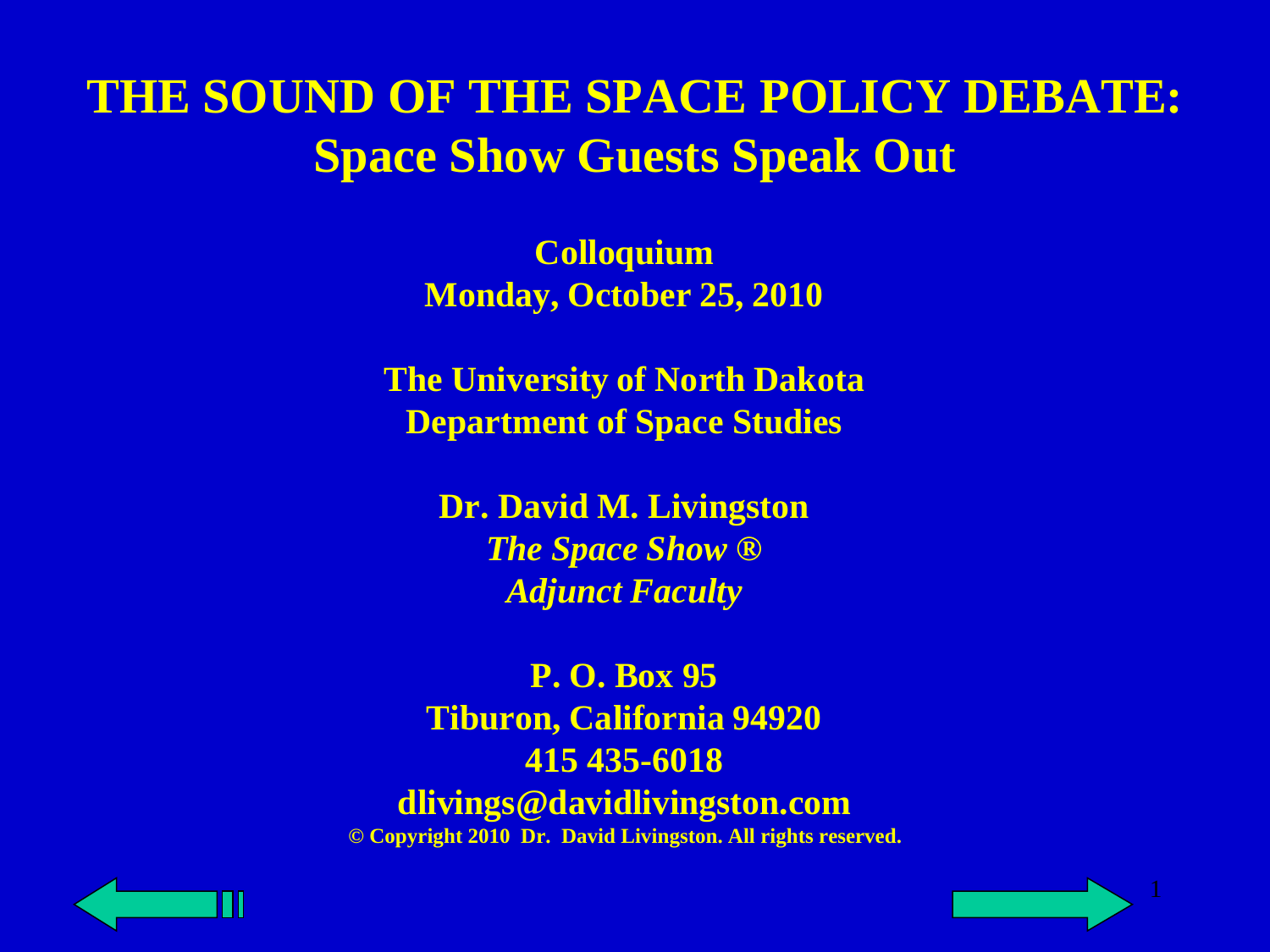#### **DISCUSSION DISCRIPTORS AND BOUNDARIES**

- **This discussion does not advocate a particular space policy.**
- **The use of selected audio cuts from Space Show programs should not be used to infer support or the lack of support for the position or statement made by The Space Show guest.**
- **3. While I advocate civility in all debates, I do acknowledge that going negative, including the use of name calling, may produce desired results by the person making the negative statement.**
- **4. Space Show clips are edited for audio clarity, not for content or a desired impact.**
- Leap Foundation, Inc. and cannot be used without written permission by the **5. All Space Show audio content is copyrighted to The Space Show/One Giant copyright owner.**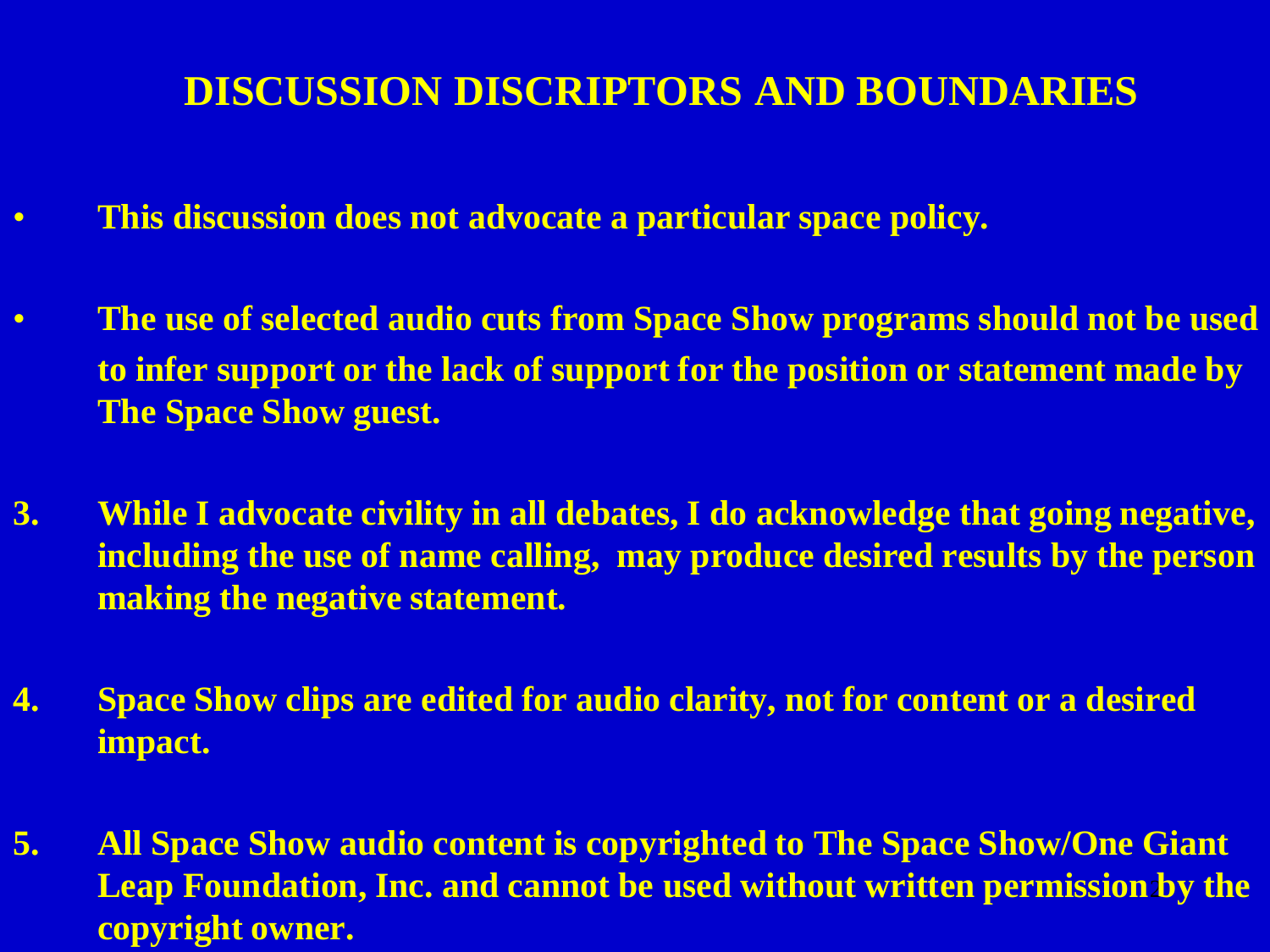#### **FILTERS, AGENDAS, PREJUDICE**

**Everything that is presented in all forms of media is filtered by the author, producer, director, editor, and anyone and everyone involved in the making of the document, the presentation, or the material being circulated.**

**I believe the audience is entitled to know the filters I used in making this presentation.**

- **1. Audio clips for this presentation were selected to illustrate passion, belief systems, civility, or the lack of civility, along with a variety of policy directions..**
- **2. Every effort has been made to present a balance between the administration's policy, the Program of Record, and hybrids.**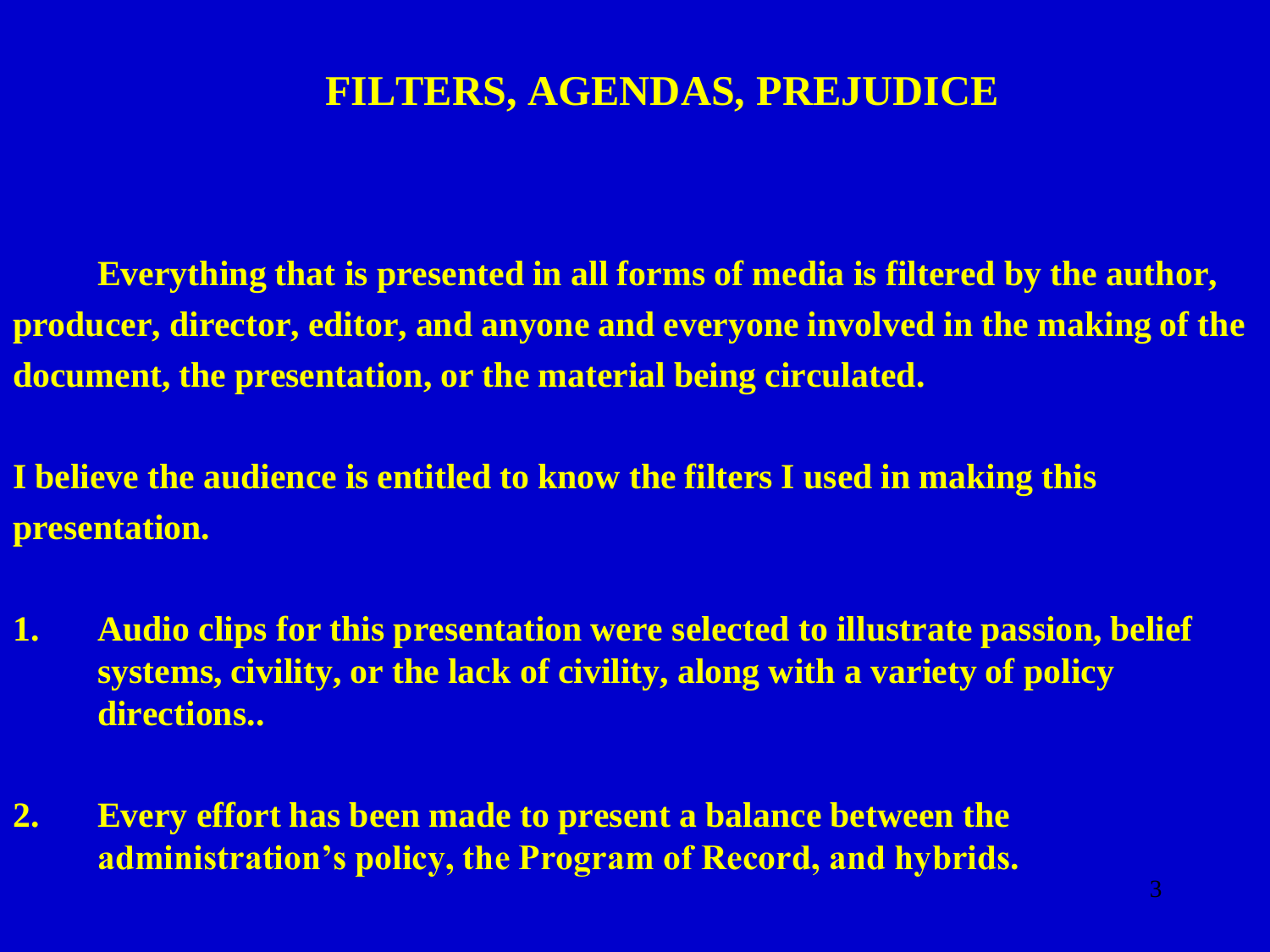#### **THE SPACE POLICY DEBATE**

- **1. There has been a need for a since, genuine, and comprehensive space policy debate in the United States for a long time.**
- **2. There are many stakeholders in the space policy debate including but not limited to the traditional aerospace industry, DOD, NASA, commercial space companies, contractors, space advocates and enthusiasts, NewSpace, the general public, academics, and states with unique labor and economic interests.**
- **3. A true space policy debate should be inclusive, not exclusive.**
- 4 **4. My preference is for civility and the respect for diverse interests and policy positions.**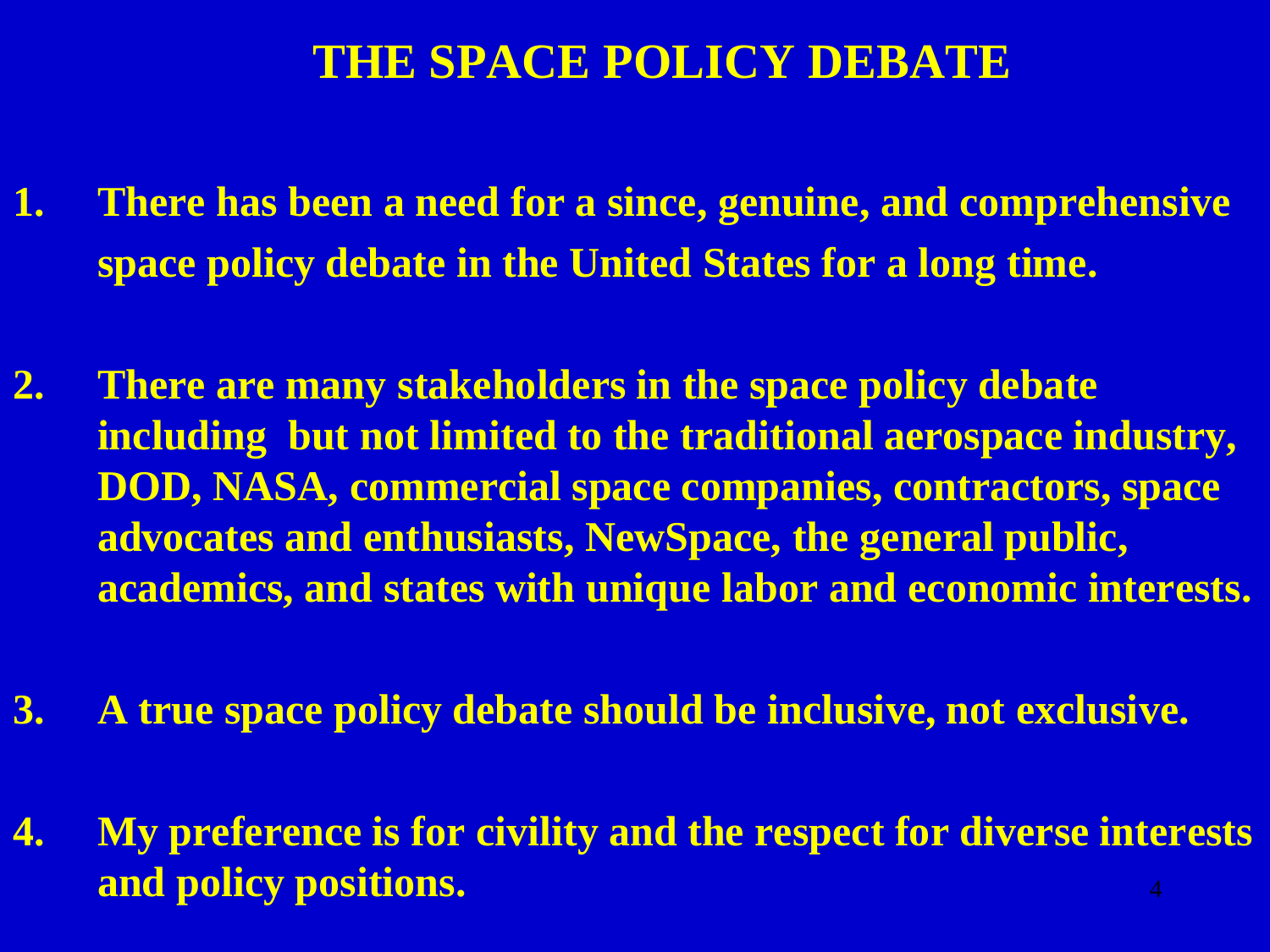# **THE DEBATE CONTINUED….**

- **Our space policy debate has been extremely passionate, more so in certain communities.**
- **2. The debate has facilitated the use of dramatic and extreme language, accusations, charges, and outcome predictions, most of which have nothing to do with reality.**
- **3. This presentation ignores the print media which is often more extreme than Space Show audio sound bites.**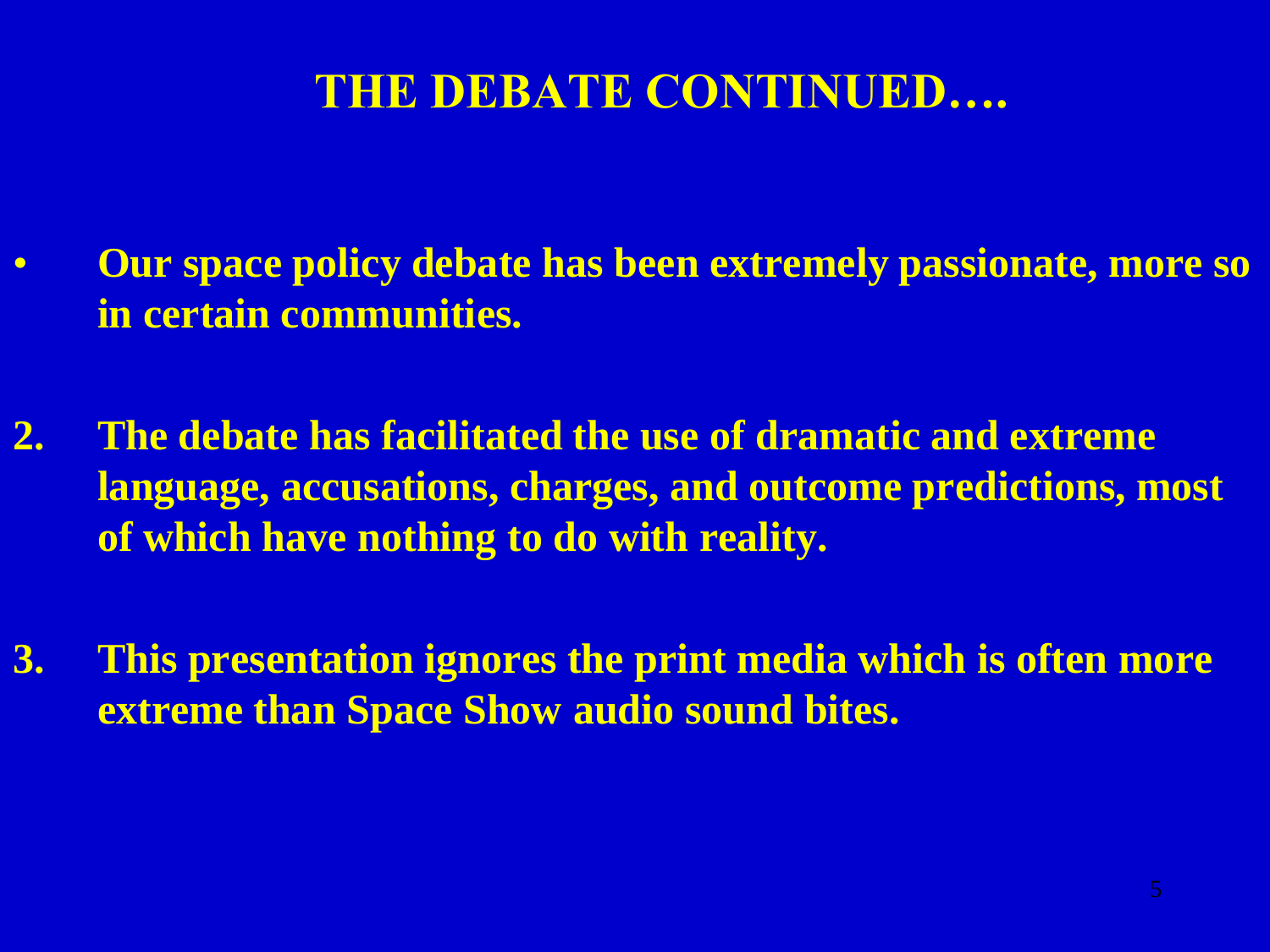#### **DEBATE versus TARGETED INFLUENCE**

**Much of what we called the debate was actually working to target specific groups, particularly Congress, with a specific point of view. It was not a debate in the usual sense of a debate.**

**The making of space policy in the U.S. is a complicated process that caters to special interests of all types. It is also a very political process.** 

**Remember, stakeholders "are always right" and everyone else is wrong, with few exceptions.**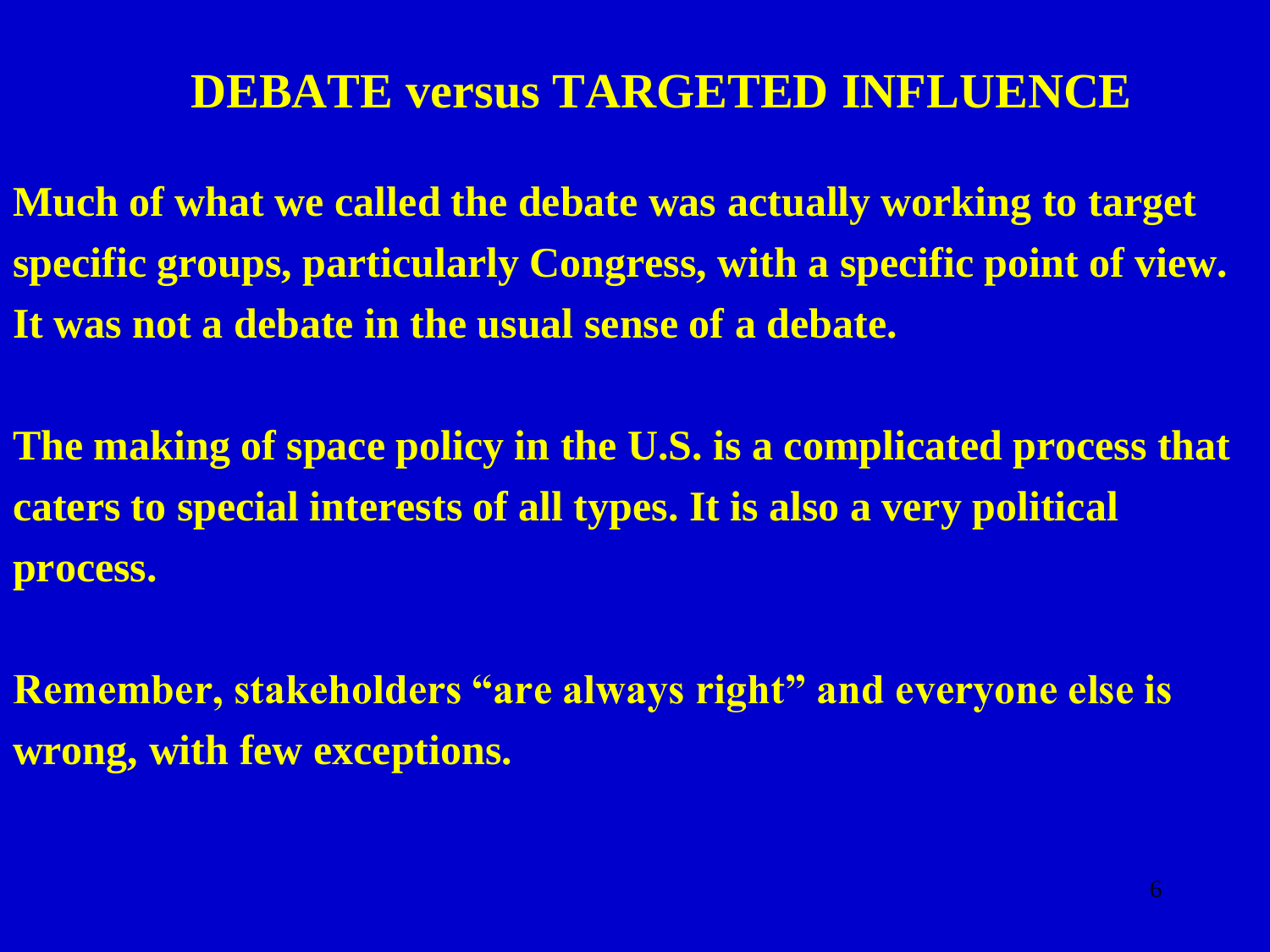# **THE STAKEHOLDERS AND THEIR RISKS**

- **Stakeholders had much at risk. Many had their jobs at risk in a very challenging economic environment. Many had years of their advocacy at risk and saw the opportunity to "go for broke" to make sure what they had worked so hard for over the years, even decades, came to fruition. Other stakeholders were committed to preserving (in their minds) dominant facts that characterized our space program including government launchers, safety, various relevant experiences, and issues of national security.**
- **I believe sincerity ruled the day but it should not be confused with either reality or fact.**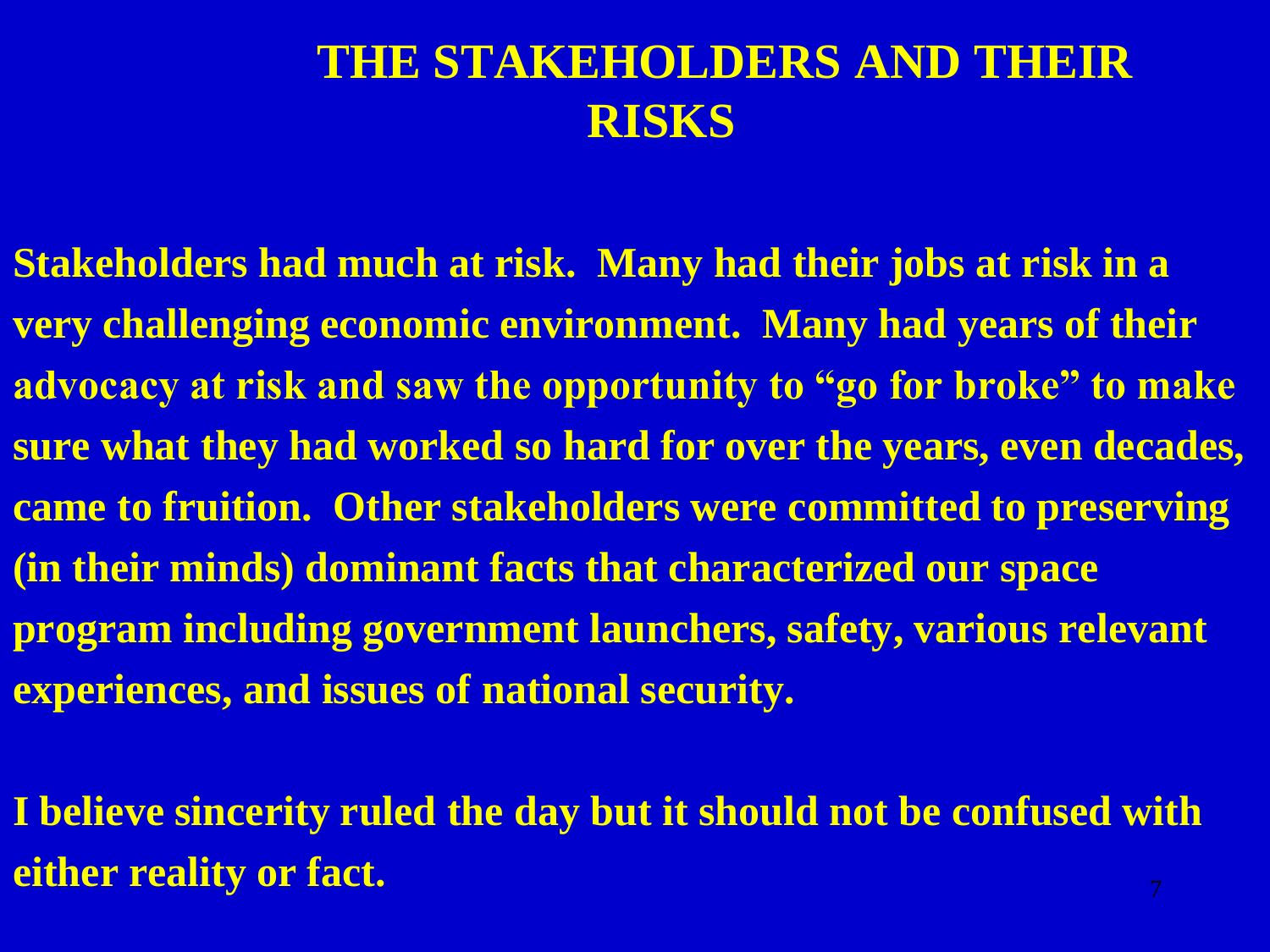#### **SPACE IN PERSPECTIVE**

**Lobbying and pressuring members of Congress for this or that position, piece of legislation, or certain action is the American way. So who does Congress listen to?**

**In a perfect world, all of us would be listened to on a nearly equal basis by our elected officials. But our world is far from perfect so let's put space lobbying and advocacy in context.**

**There is no hard and fast number for the sized of the space advocacy community. Some reasonable Estimates for key advocate organizations are:**

- **A. The Planetary Society. 100,000 person base to a bimonthly publication.**
- **B. The National Space Society has been estimated to be around 100,000 members.**
- **C. The Space Frontier Society may approach 2,000 members.**
- **D. The Mars Society may be 2,000 U.S. members.**
- **E. Other advocate organizations have an unknown number of members.**

**The American Association of Retired People (AARP): 40 million members, 2006 \$1 billion rev, \$23 million lobbying.**

**The National Rifle Association (NRA): > 4 million members.**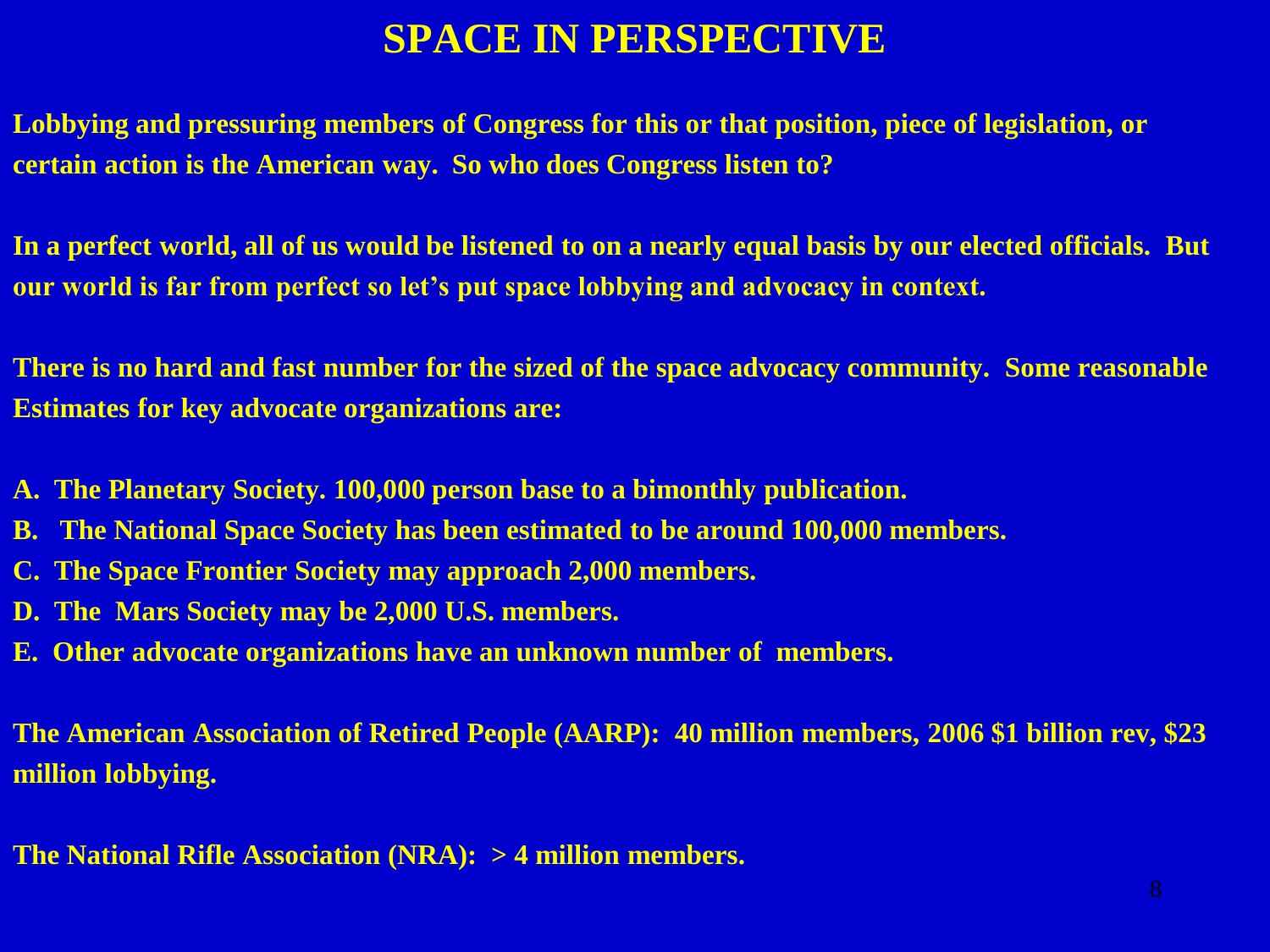# **NASA BUDGET**

- **1. NASA's budget is about one half of one percent of the Federal budget.**
- **2. However, NASA is considered discretionary funding.**
- **3. NASA's percentage of discretionary funding is ranges from 2- 2.5%!**
- **4. Discretionary funding items are the primary items that are subject to Congressional budget cuts. Interest on the debt, entitlements, some DOD issues, etc. are for the most part fixed expenses and not subject to cuts or are very hard to cut for political or other reasons.**
- **5. NASA must compete with other programs and organizations for discretionary funding.**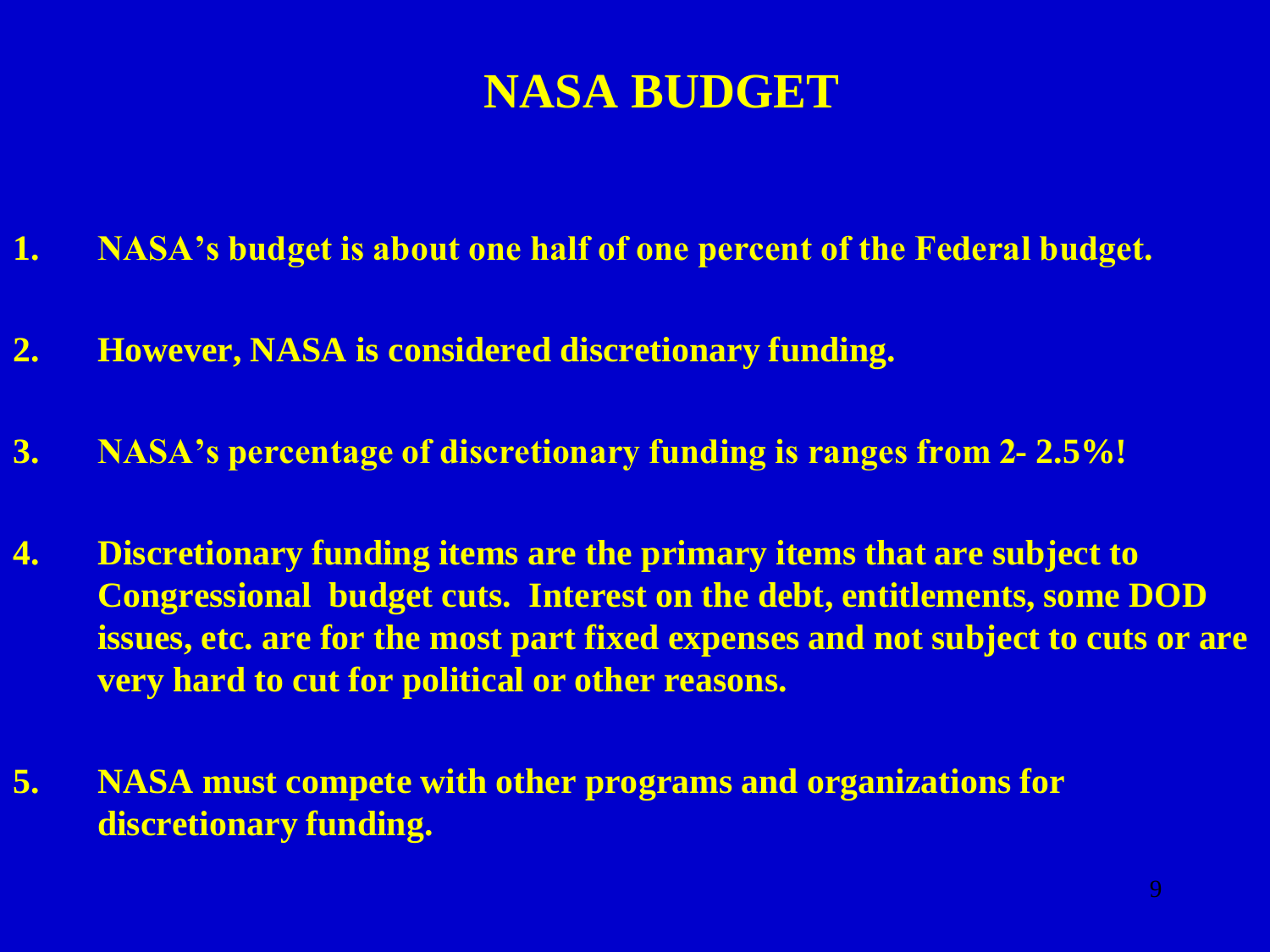#### **AT LAST – THE GOOD STUFF!**

**With the basics in mind, about the time The Augustine Commission released their full report, The Space Show began a series of programs to air all sides to not just what was in the Augustine Report but the space policy debate as well. This programming continues through this date. All sides to the debate have been given air time.**

**From September 2009 through January 31, 2010, 14 programs were Primarily dedicated to discussing Augustine.**

**From Feb. 1, 2010 through October 22, 2010, 34 programs addressed space policy as the only topic or as a major topic of the program.**

**This represents approximately 100 hours of space policy discussion!**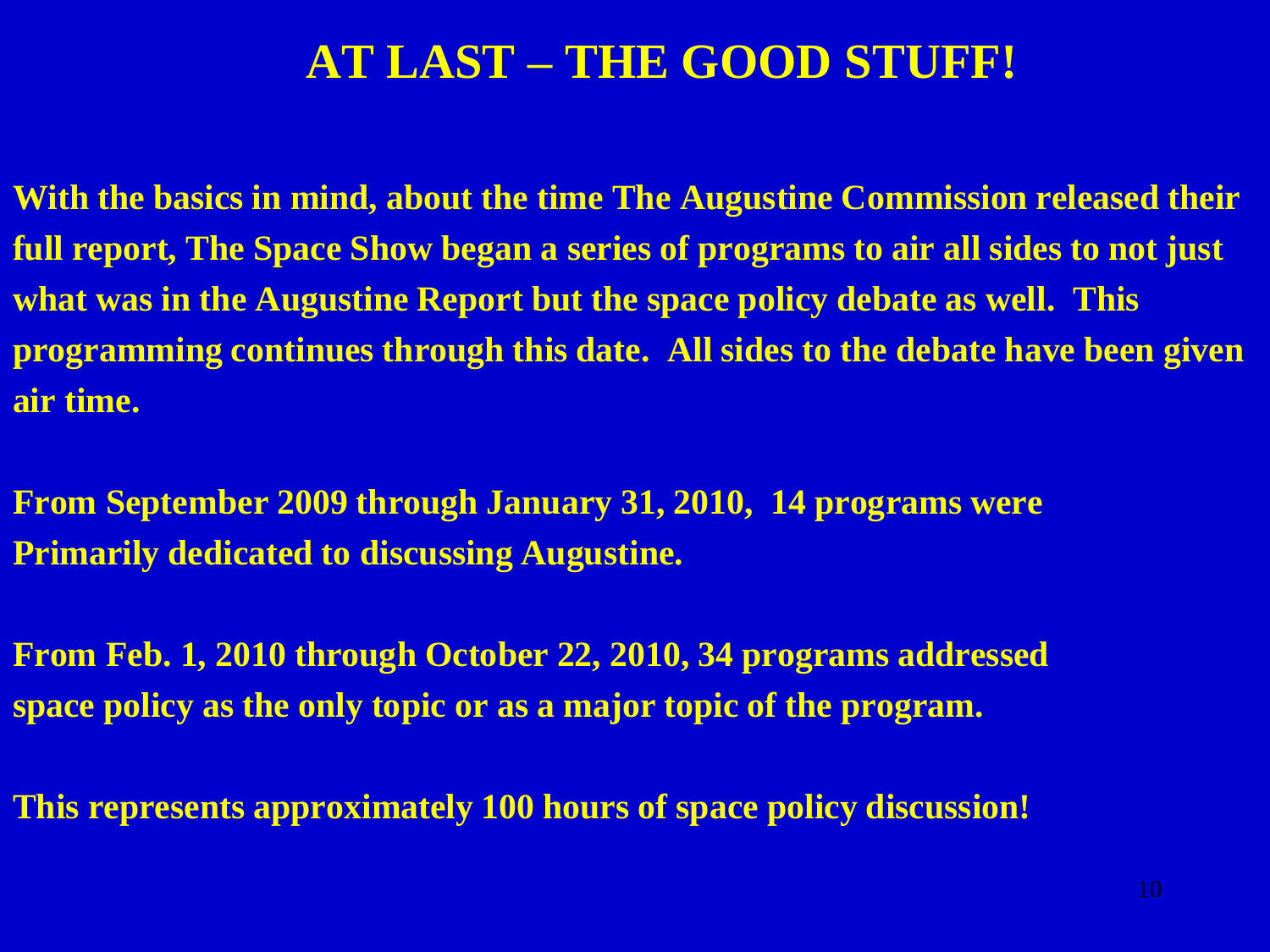### **THE REALLY GOOD STUFF!**

#### **Selected Program Audio Clips**

**Augustine Discussion mostly focused on the affordable, flexible path, or destinations.**

**1. Oct. 6, 2009 with AIAA: Frank Culbertson, Elliott Pullman, Dr. John Klineberg, Doc Horowitz, and Jim Muncy.** 

**a. Frank Culbertson is Senior Vice President for Orbital Sciences Corporation, Dulles, Virginia, and Deputy General Manager of their Advanced Programs Group. b. Elliott Pullman is the CEO of the Space Foundation**

**c. Dr. John Klineberg is the former CEO of Swales Aerospace and retired president of Space Systems/Loral (SS/L). Former Director of Goddard and Glenn.**

**d. Dr. Scott Horowitz is a retired USAF Colonel and former astronaut. In September 2005 he returned to NASA as Associate Administrator for the Exploration Systems Mission Directorate, NASA Headquarters, Washington, D.C. He is considered the inventor of the Ares 1 rocket.**

**d/. James A. M. (Jim) Muncy is the President and founder of PoliSpace**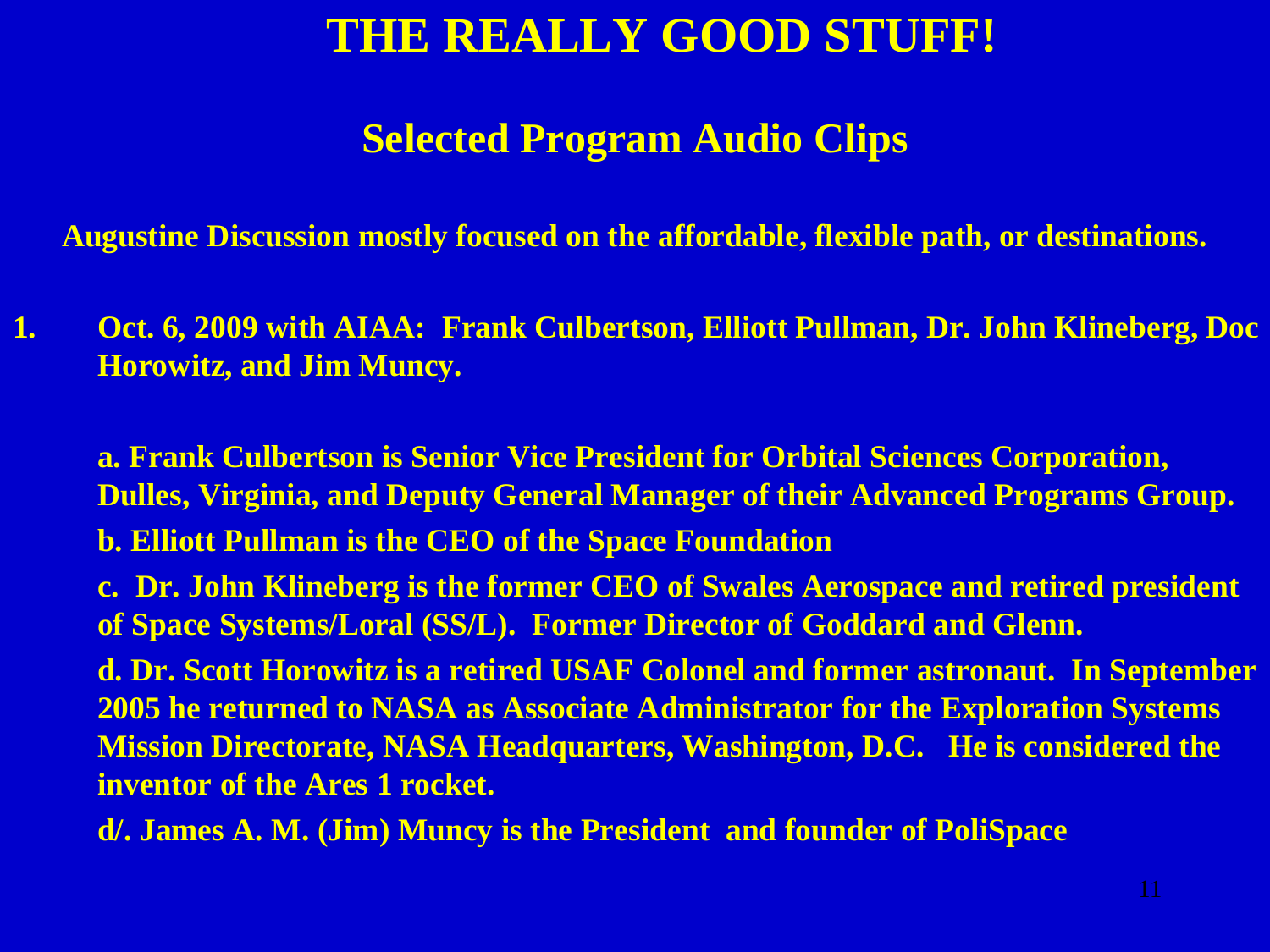**2. Nov. 6, 2009: Dr. Robert Zubrin. Dr. Robert Zubrin is a noted author and the Founder of The Mars Society.**

#### **Space Policy FY 11 Announced**

- **1. Feb. 24, 2010: Jim Muncy. James A. M. (Jim) Muncy is the President and founder of PoliSpace**
- **2. March 21, 2010: Dr. Paul Spudis. Dr. Paul Spudis Dr. Paul D. Spudis is Principal Investigator in the Planetary Geology Program of the NASA Office of Space Science, Solar System Exploration Division, specializing in research on the processes of impact and volcanism on the planets.**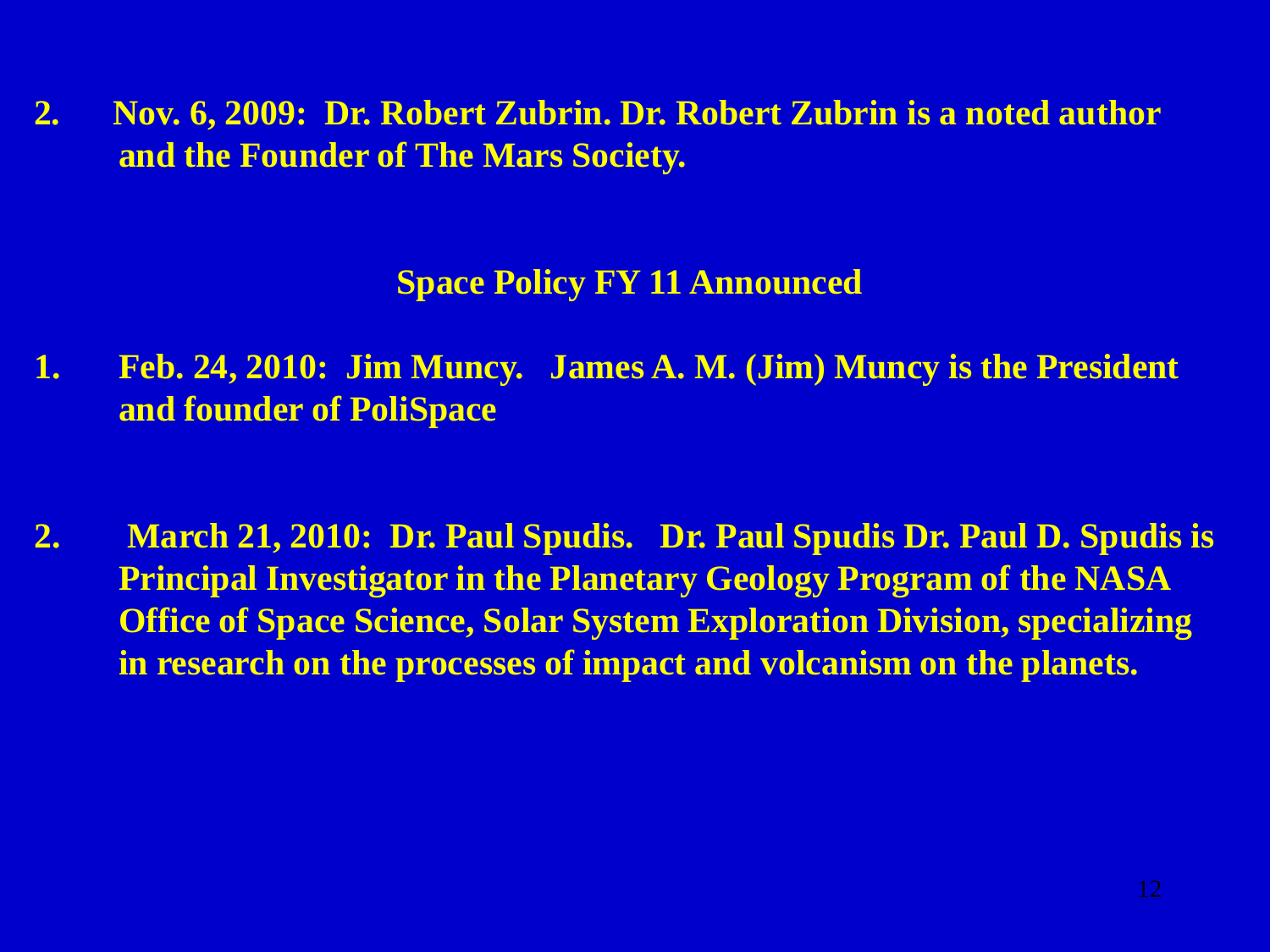# **AUDIO CLIPS CONTINUED…**

- **3. June 14, 2010: Rick Tumlinson, Part 1.** Co-founder of SFF and space entrepreneur.
- **4. June 14, 2010: Rick Tumlinson, Part 2.**
- **5. June 14, 2010: Rick Tumlinson, Part 3.**
- **6. June 18, 2010: Doc Horowitz. Doc Horowitz. Dr. Scott Horowitz is a retired USAF Colonel and former astronaut. In September 2005 he returned to NASA as Associate Administrator for the Exploration Systems Mission Directorate, NASA Headquarters, Washington, D.C. He is considered the inventor of the Ares 1 rocket.**
- **7. October 8, 2010: Dr. Jim Vedda, Part 1. Dr. James Vedda has been with the Aerospace Corporation in Arlington, Virginia since March 2004 performing policy research and analyses for various U.S. government customers, including NASA, the Federal Aviation Administration, the Department of Commerce, the Air Force, the National Geospatial-Intelligence Agency, and others.**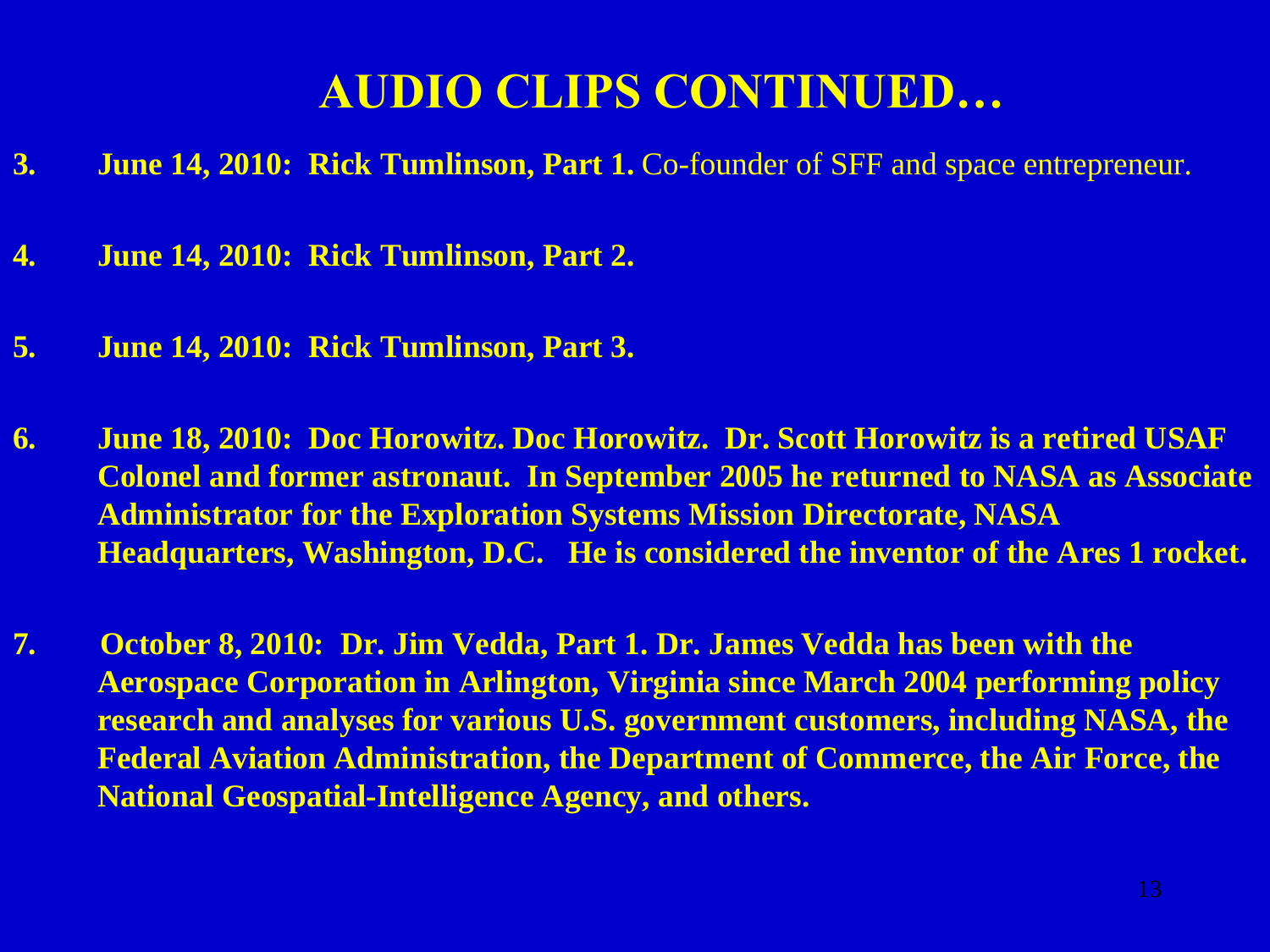#### **8. October 8, 2010: Dr. Jim Vedda, Part 2.**

- **9. October 17, 2010: Dean Davis, Part 1. Dean Davis is a Senior Principal Scientist/Engineer and Senior Study Leader for the Boeing Advanced Phantom Works, Analysis, Modeling, Simulation, & Experimentation (AMSE) organization in St. Louis, operating out of El Segundo, California.**
- **10. October 17, 2010: Dean Davis, Part 2**